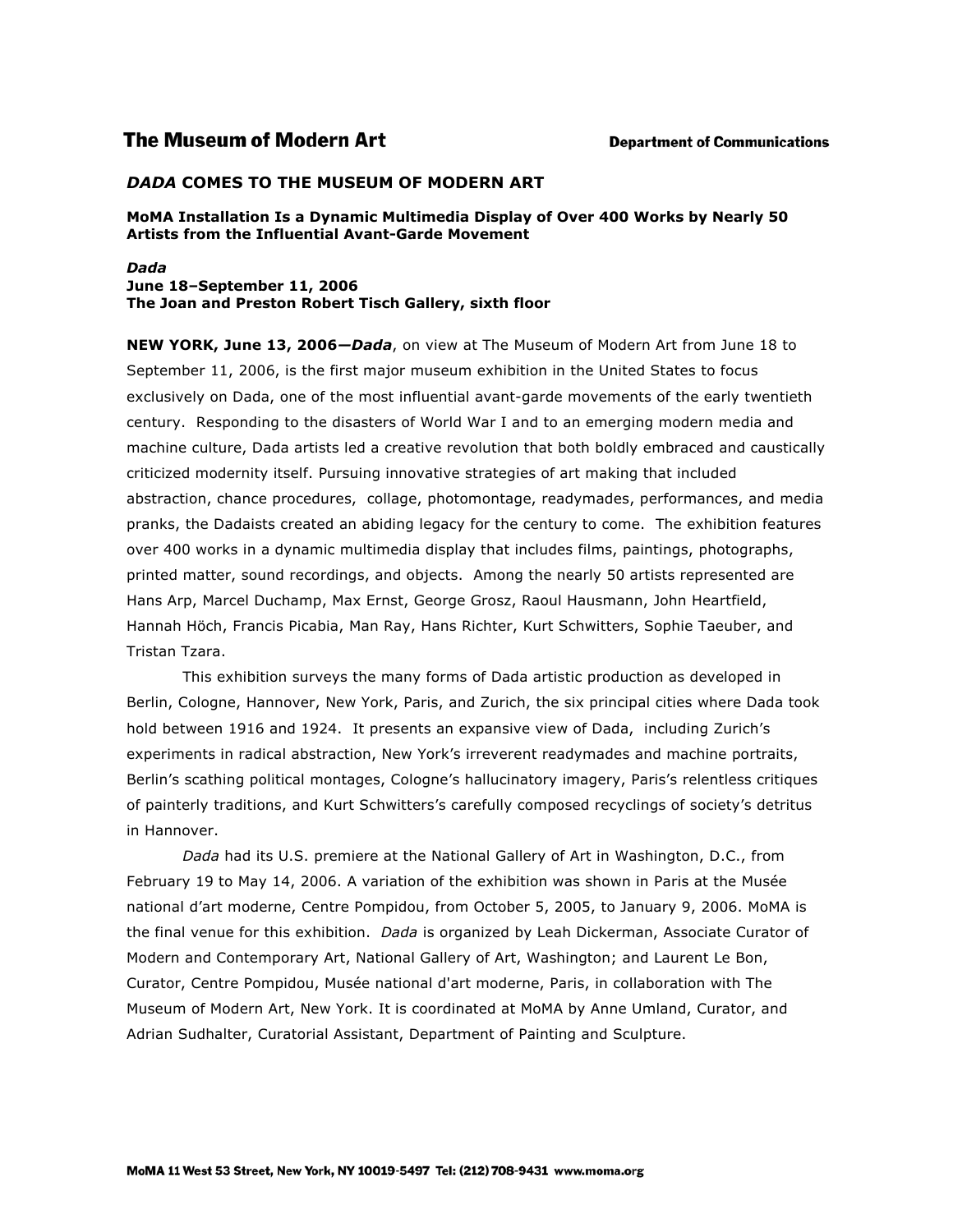Says Ms. Umland, "The Dada movement's outrageous provocations have prompted many to define it as 'anti-art'—a term the Dadaists themselves used. This exhibition argues, however, that Dada's shock tactics were meant less as a wholesale disavowal of art than a complete and radical rethinking of its definitions and rules. Dada held at its core a profound ethical stance against contemporary social and political conditions. Its oppositional strategies—the exploitation of nontraditional artistic materials, mining of mass media, destruction of language, exploration of the unconscious, and cutting and pasting of photomontage—irrevocably altered perceptions of what qualifies as art, in ways that continue to be powerfully resonant today."

#### **Installation**

The *Dada* exhibition at MoMA is structured around a series of six porous, interconnected spaces, respectively devoted to the six principal cities where Dada was developed and defined. There are two different entrances to the *Dada* exhibition at MoMA; visitors who enter on the left begin in New York, and those who enter on the right begin in Zurich. These options reflect the Dada movement's dual points of origin in two geographically disparate, but similarly neutral, cities at the beginning of World War I. Within the exhibition space—designed by Jerome Neuner, Director, Exhibition Design and Production, The Museum of Modern Art—emphatic diagonals, overlapping planes, and expansive vistas emphasize the themes of movement, travel, and dispersal that pervade Dada, a defiantly international movement and the first to self-consciously position itself as an expansive network spanning countries and continents. The exhibition's structure is deliberately nonlinear; it is intended to exploit the constant, productive tension between containment within cities and dissemination between cities, as Dada artists, ideas, words, images, and strategies circulated.

Films and sound poems are integrated into the exhibition gallery spaces. Films such as Marcel Duchamp's *Anemic* Cinema (1926), Man Ray's *Le Retour* à *la raison* (1923), and Hans Richter's *Rhythmus 21* (1921), *Rhythmus 23* (1923-1925) and *Filmstudie* (1926) are presented in relation to the artists' works in other mediums, as are sound poems by Raoul Hausmann, Kurt Schwitters, and Tristan Tzara. A black box theater in the Paris section features Fernand Léger's *Ballet m*é*canique* (1924) and René Clair's *Entr'acte* (1924), accompanied by their original musical scores.

## **Cities**

**Berlin:** In the capital of a defeated Germany plagued by food shortages and street fighting, Dada took on an overtly political tone. The work of the Berlin Dadaists reflected their disgust with German nationalism. Targeting the mass media culture that flourished in the postwar years, members of Berlin's Club Dada used fragments of the illustrated press and other printed matter as the material of art, pioneering the new medium of photomontage, exemplified by Raoul Hausmann's *Elasticum* (1920) and Hannah Höch's *Cut with the Kitchen Knife Dada*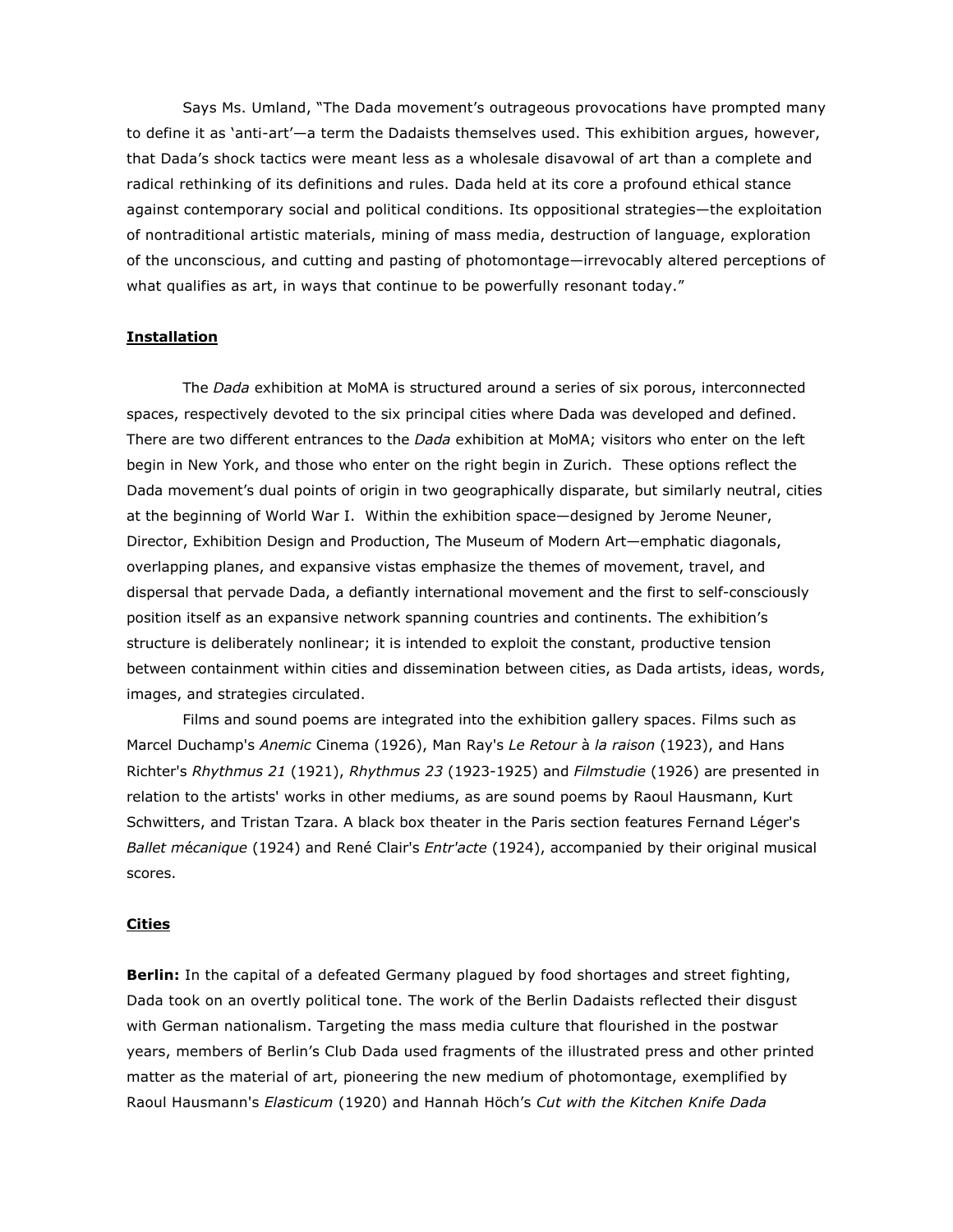*through the Last Weimar Beer-Belly Cultural Epoch in Germany* (1919–20). In Höch's largescale work, the German words for "anti-Dada movement" are pasted on top of images of the recently deposed Wilhelm II, Weimar government leaders, generals, and an unemployment office. The photomontage also contains images of modern women—actresses, dancers, athletes, and poets—as well as a map highlighting the European countries that intended to give women the right to vote. A rare group of collages by Johannes Baader are seen for the first time in the United States in this exhibition.

**Cologne:** In British-occupied Cologne, Max Ernst, Johannes Baargeld, and Angelika and Heinrich Hoerle founded a small Dada group that carefully skirted the censors. Cologne Dada's distinctive protest against order, tradition, and hierarchy took shape in this environment, and the shattered postwar psyche became a major theme. Ernst merged images from a microscopic universe with machine diagrams to create a fantastic biotechnological world, exemplified in *The Gramineous Bicycle Garnished with Bells the Dappled Fire Damps and the Echinoderms Bending the Spine to Look for Caresses* (c. 1921). In Baargeld's *Typical Vertical Mess as Depiction of the Dada Baargeld* (1920), the artist irreverently juxtaposed a reproduction of the Venus de Milo with a photograph of his own face, creating a contradictory self-portrait that simultaneously transgresses gender distinctions and alludes to the amputated bodies of soldiers returning from the war. In addition to Ernst's achievements during the Dada years, the works of lesser-known artists such as Baargeld and Heinrich Hoerle are also highlighted.

**Hannover:** Denied membership in Berlin's Club Dada by Richard Huelsenbeck for being insufficiently political, Kurt Schwitters created an alternate form of Dada that he called "Merz." The name "Merz" was taken from a fragment of an advertisement for the *Kommerz- und Privatbank* (commercial and private bank) that appeared in one of his first assemblages. Schwitters created assemblages and collages from things that were often overlooked—bus tickets, packaging, and other tossed-off scraps of modern life—incorporating them in works such as *Mz 317. Lenox* (1921) and *Merz Pictures 32 A. The Cherry Picture* (1921). In *Cherry Picture*, with its accumulation of printed material and found objects on the surface of the picture plane, Schwitters created an innovative form of relief sculpture. At MoMA, this work will be shown with three other works of an ambitiously large scale which are rare in the artist's oeuvre. While Merz was essentially a one-man movement, Schwitters also collaborated with artists such as Raoul Hausmann, Theo van Doesburg, Hans Arp, and El Lissitzky.

**New York:** The arrival of Jean Crotti, Marcel Duchamp, and Francis Picabia from Europe in 1915 created a core for the future New York Dada group. In New York, geographically distant from the war, Dadaists focused on the machines and products that symbolized a new industrial economy. Industrial manufacturing was seen as the antithesis of traditional fine art and thus a perfect weapon for Dada. Duchamp introduced the readymade, everyday manufactured goods labeled as works of art such as *Fountain* (1917), a urinal, and *In Advance of a Broken Arm*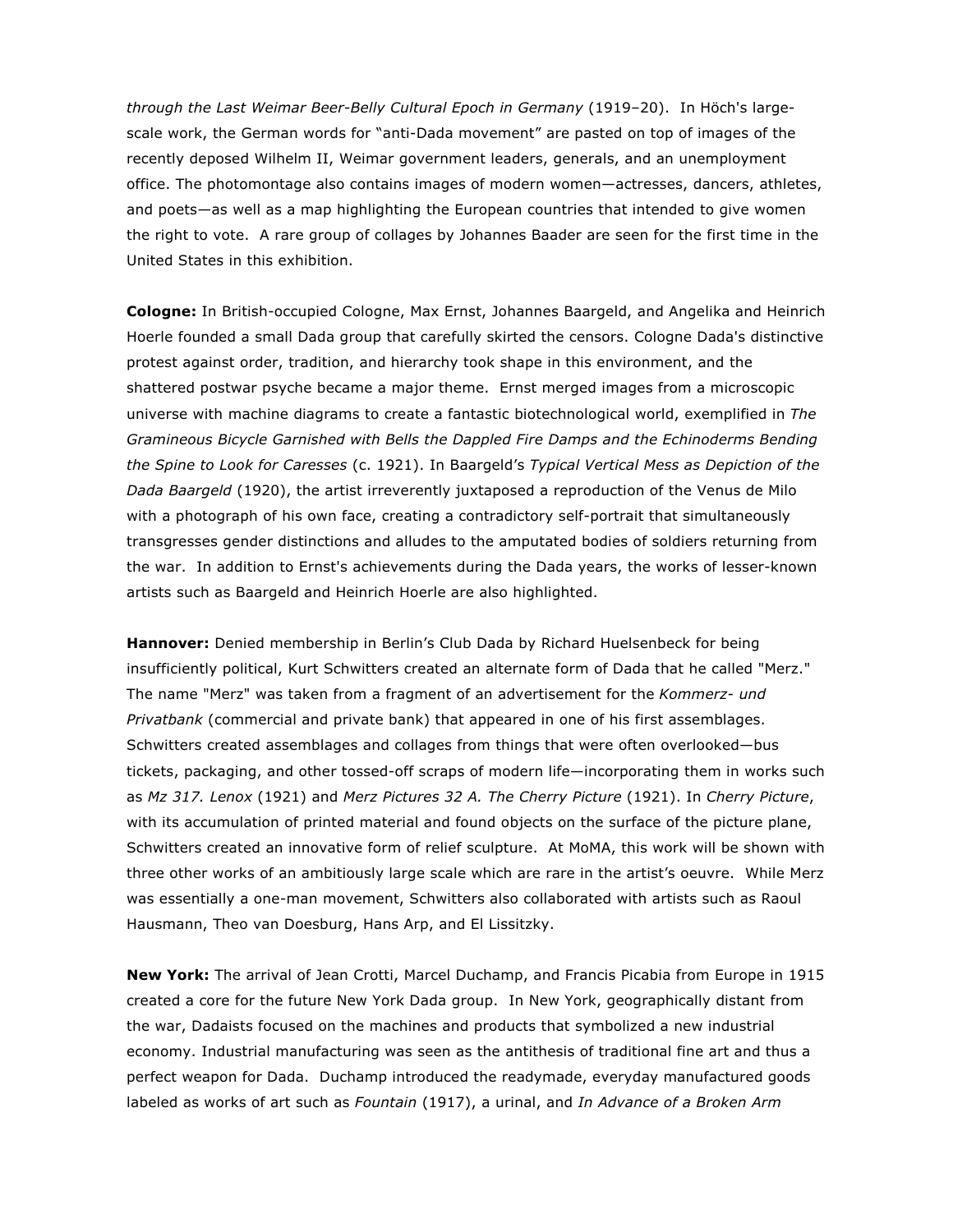(1964, fourth version after lost original), a snow shovel; Man Ray used airbrushing, a precise form of spray painting employed for commercial art; and Picabia ironically elevated mechanical drawing, the dry and impersonal visual language of industry, to the status of fine art. One of Duchamp's most important works on glass, *To Be Looked at (from the Other Side of the Glass) with One Eye, Close to, for Almost an Hour* (1918), is unique to MoMA's presentation of *Dada*.

**Paris:** Dada's arrival in Paris in early 1920 brought together many Dadaists who had been active elsewhere, including Hans Arp, Marcel Duchamp, Max Ernst, Man Ray, Francis Picabia, and Tristan Tzara. They quickly made an impact with a flurry of performances, exhibitions, publications, and press commentary that became known as the "Dada season." Cultivating spectacle and scandal, Paris Dadaists created a counterpoint to the *rappelle à l'ordre*—a return to traditional cultural values and resurgent nationalism embraced by avant-garde and conservative artists alike in the immediate postwar period. Picabia's travels made him an important conduit for ideas, and upon his return to Paris, he created some of his most provocative work, such as *The Cacodylic Eye* (1921), a canvas signed and decorated by his fellow artists. He also provoked a series of scandals by submitting deliberately provocative, suggestively titled works such as *Parade Amoureuse* (1917)—unique to MoMA's presentation of *Dada*—to various Parisian exhibitions and salons.

**Zurich:** The neutral wartime refuge of Zurich was home to an expatriate community of individuals, including Hans Arp, Hugo Ball, and Tristan Tzara. In 1916, Ball established the legendary Cabaret Voltaire, the avant-garde nightclub that served as a training ground for the founding members of Dada. Linked by their despair over cultural values that they believed led to World War I, the Dadaists founded a movement that took as its point of departure innovations of the prewar avant-garde. The Zurich Dadaists' embrace of primitivism is seen in Marcel Janco's masks of 1919, which were used in the Dadaists performances. Radical experimentation with abstraction is seen in Hans Arp's *Untitled (Collage with Squares Arranged According to the Laws of Chance)* (1916–17), and Sophie Taeuber's Dada Heads. These heads are forms of turned wood resembling the dummies of haberdashers and hairdressers, which she painted with highly stylized angular and curvilinear patterns. Only four of Taeuber's Heads survive, and these will be shown together at MoMA. Also included is an installation of the marionettes that Taeuber made for a 1918 puppet adaptation of an eighteenth-century play by Carlo Gozzi called *The King Stag*.

## **SPONSORSHIP:**

The exhibition is organized by the National Gallery of Art, Washington, and the Centre Pompidou, Paris, in collaboration with The Museum of Modern Art, New York. The exhibition is made possible by The Dana Foundation and by Donald B. and Catherine C. Marron. Major support is provided by an indemnity from the Federal Council on the Arts and the Humanities. The Museum acknowledges generous funding from the Sue & Edgar Wachenheim Foundation and additional assistance from Pro Helvetia, Arts Council of Switzerland. The accompanying educational programs are made possible by BNP Paribas.